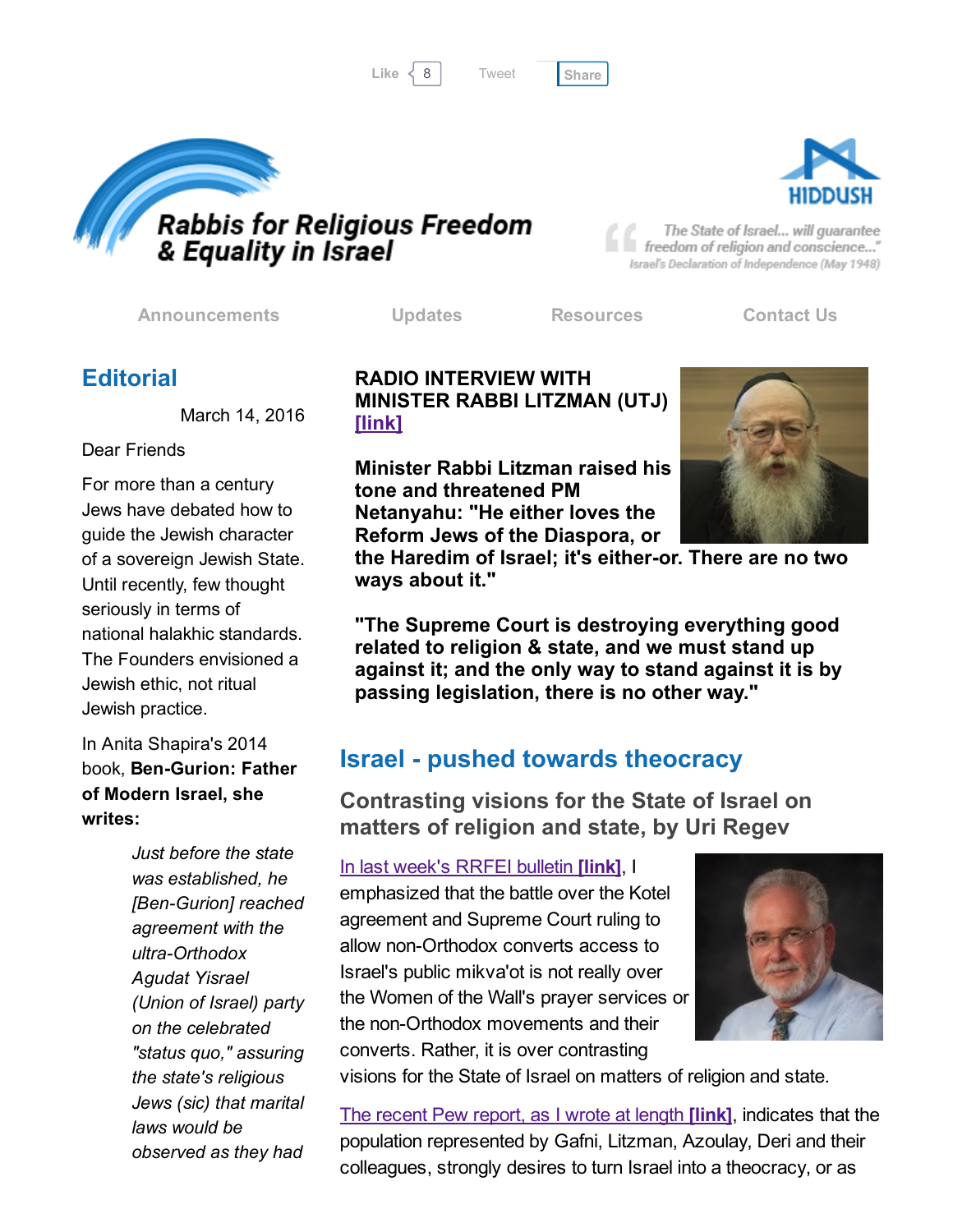*been during the Mandate period and that the Sabbath and festivals would be part of the national calendar. Sensitive to tradition, he granted yeshiva students exemption from military service, but soon regretted it. In total contrast with his expectation that they would disappear completely, the number of yeshiva students steadily increased. But even though he sharply criticized the exemption, he did not cancel it.* (p. 191)

In past issues we have dealt with allowing liberal conversions in Israel's public mikvaot, seen 150 examples of rabbis over the last half millennium who issued piskei din stating that absolute adherence to halakhah was not required for conversion, and witnessed struggles with mehitzahs and kol ishah. Israel deals daily with the Jewish ethics of war and governing a minority population in the midst of conflict.

In this linked study: Secular Rights and [Religious](http://rrfei.org/wp-content/uploads/2016/03/Secular-Rights-and-Religious-Wrongs-Family-Law-Religion-and-Women-in-Israel-2012.pdf) Wrongs? Family Law, Religion and Women in Israel, we witness the impact of a duel divorce

close to one as possible. In such cases when religious edicts clash with the rule of law and democratic principles, they believe themselves to be obligated to follow their interpretations of halakha, rather than civil law. Their political clout allows them to "dance between the raindrops," and bend the law to suit them, even if this flies in the face of democracy, religious freedom, equality, etc. They aim to fashion Israel into a state not unlike those run by sharia law. Minister Azoulay's declaration that he would not sign the regulations passed by the Government in the Kotel agreement "because his rabbi told him not to sign" is only one more recent example of this intolerable situation.

PM Netanyahu finds himself a rock and a hard place, for he does not support the vision for a theocracy, and would like to make good on his promise to Diaspora Jewry that "all Jews should feel at home in Israel." However, the threat to the integrity of his coalition government is rising due to forces that aim to unravel Israel's democracy; forces for whom Israel-Diaspora relations and the rule of law are meaningless; forces whose only considerations are utilitarian. The clearest expression of this is that the battles against the non-Orthodox movements and against the supreme court are the same battle. This was made utterly clear in a radio interview with Minister Rabbi Litzman (quoted above) about the upcoming vote to reverse the Supreme Court's ruling on the mikva'ot (you may read about the details of the vote and its outcome here **[Hebrew link]**, including [responses](http://www.ynet.co.il/articles/0,7340,L-4777813,00.html) from Hiddush, the non-Orthodox streams, and representatives of the Jewish Home and Kulanu parties).

These issues are again rising to the fore, which is why we believe it is so urgent for RRFEI members and friends of Israel in the Diaspora to mobilize in this existential battle. This is not simply a struggle for the rights of the non-Orthodox streams. It is a battle for the future of Israel's soul, and the extent to which the Jewish state will be able to sustain its partnership with the Diaspora.

## Secular Rights and Religious Wrongs? Family Law, Religion and Women in Israel

William & Mary Journal of Women and the Law, vol. 18, issue 2

Click HERE for the full [article](http://rrfei.org/wp-content/uploads/2016/03/Secular-Rights-and-Religious-Wrongs-Family-Law-Religion-and-Women-in-Israel-2012.pdf)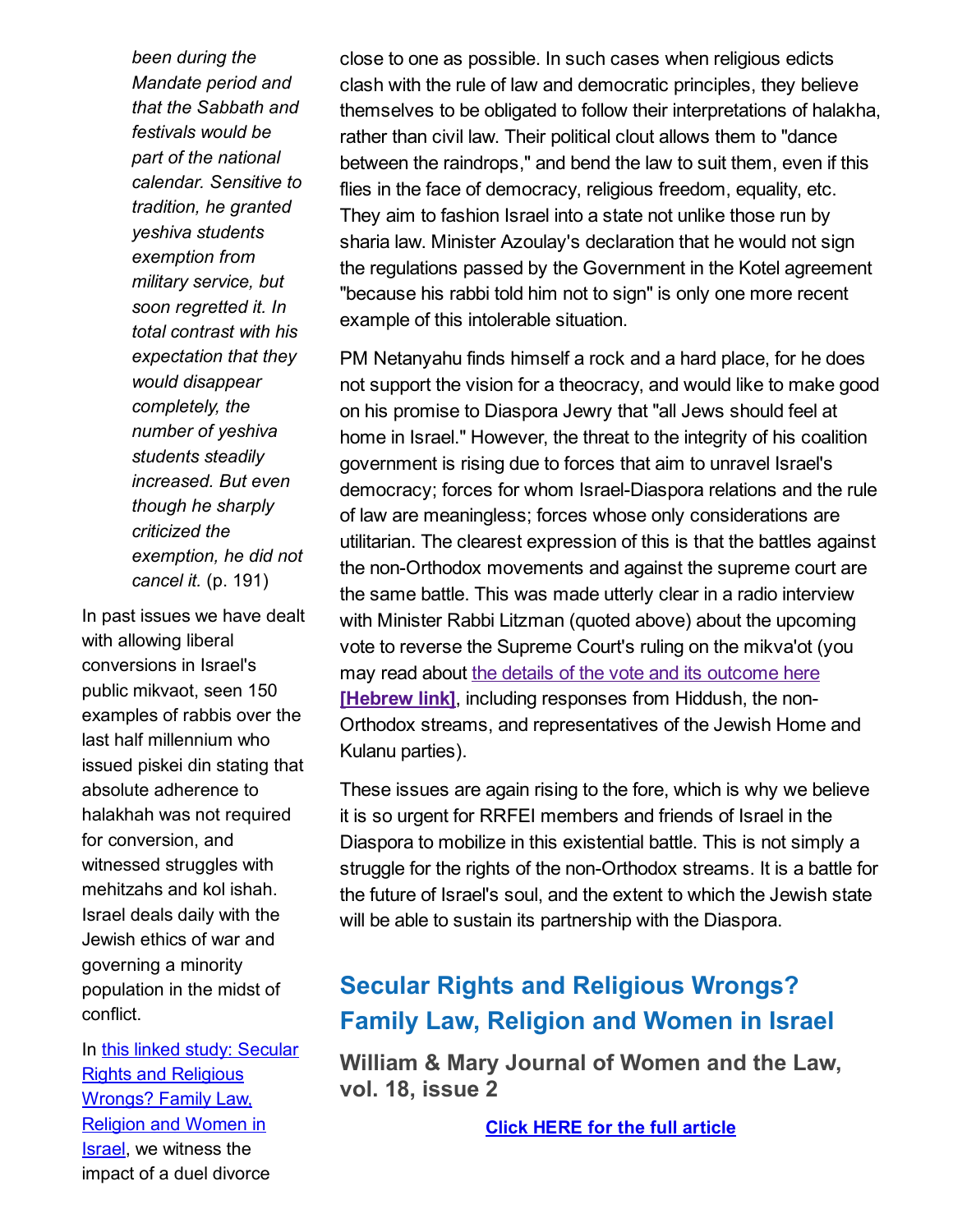system in Israel: one civil, one halakhic. The authors describe how when it works correctly, the halakhic system can be the most humane. Utilizing Israel's Sanctions Law, and with cooperative courts, women can receive the compensation promised them in their ketubahs and have property settled quickly and equitably. In some cases even women from abroad have sent their cases to Israel to be adjudicated fairly. Many cases are recorded in which women prefer the halakhic courts to the civil court in order to expedite the proceedings and get on with their lives. These are rarely publicized in the North American Jewish world.

Yet, the idiosyncratic interplay of the ideologies of the judges and the desire for fairness comes overwhelmingly into play. Some judges simply prefer the rights of men over a woman's rights. [Organizations](http://www.yadlaisha.org.il/default-eng.aspx) like Yad L'Isha, Mavoi [Satum,](http://www.mavoisatum.org/endefault.aspx) and

### Center for [Women's](http://www.cwj.org.il/en) Justice

can make the difference between success and failure achieving a just settlement. Where the desire is for justice and the judges seek fairness, the halakhic system in Israel can and does at times work well. But shouldn't Israelis

#### INTRODUCTION:

Israeli family law has been the object of much criticism for its treatment of women. According to halacha (Jewish law), a man holds all the power to grant his wife a religious divorce (the get). If a Jewish woman is entitled to a get and has not



received one due to her husband's refusal, she will be called an agunah (chained wife), a status which entails several dire consequences. First, if the woman contracts a new civil marriage, the relationship is considered adulterous under Jewish law. Therefore, an agunah is never permitted to religiously marry this other man. Second, any children born to a woman who has never received a get are labeled mamzer. Such children are automatically excluded from Judaism: they are illegitimate, and may never marry anyone but another mamzer.

Israel's family law regime, in large measure dating back to the Ottoman Millet system, confers jurisdiction over divorce and marriage to (religious) rabbinical courts. Though Israel is not explicitly a theocratic Jewish state, but rather an ambiguous "Jewish state," religion nevertheless occupies a central place in Israeli life. As put by Martin Edelman: "Although Israel is a secular democracy, it proudly proclaims itself as the State of the Jewish people. What that means is far from clear... There is no denying, however, that at times Orthodox Judaism functions in the Israeli polity as if it were the official state religion."

Indeed, the divorce procedures, which are the focus of this article, are governed strictly by religious law. There is no civil marriage of which to speak. This has led many commentators of the agunah problem to argue that since Western Jews can ignore the (private) religious sphere and remarry within the civil sphere, they fare better than their Israeli counterparts. This has also led many to advocate the introduction of civil marriage in Israel. Likewise, the adoption of civil statutory regimes for some matters ancillary to divorce has been interpreted by secularists as a sign of social and legal progress. Under this narrative, the matters ruled by civil law are presented as having "been 'conquered' by the secular, substantive law which has replaced the religious law."

The article will attempt to test out this claim and to comprehend Israeli women's condition by analyzing the operation of the Sanctions Law, a religious legislation intended to address the plight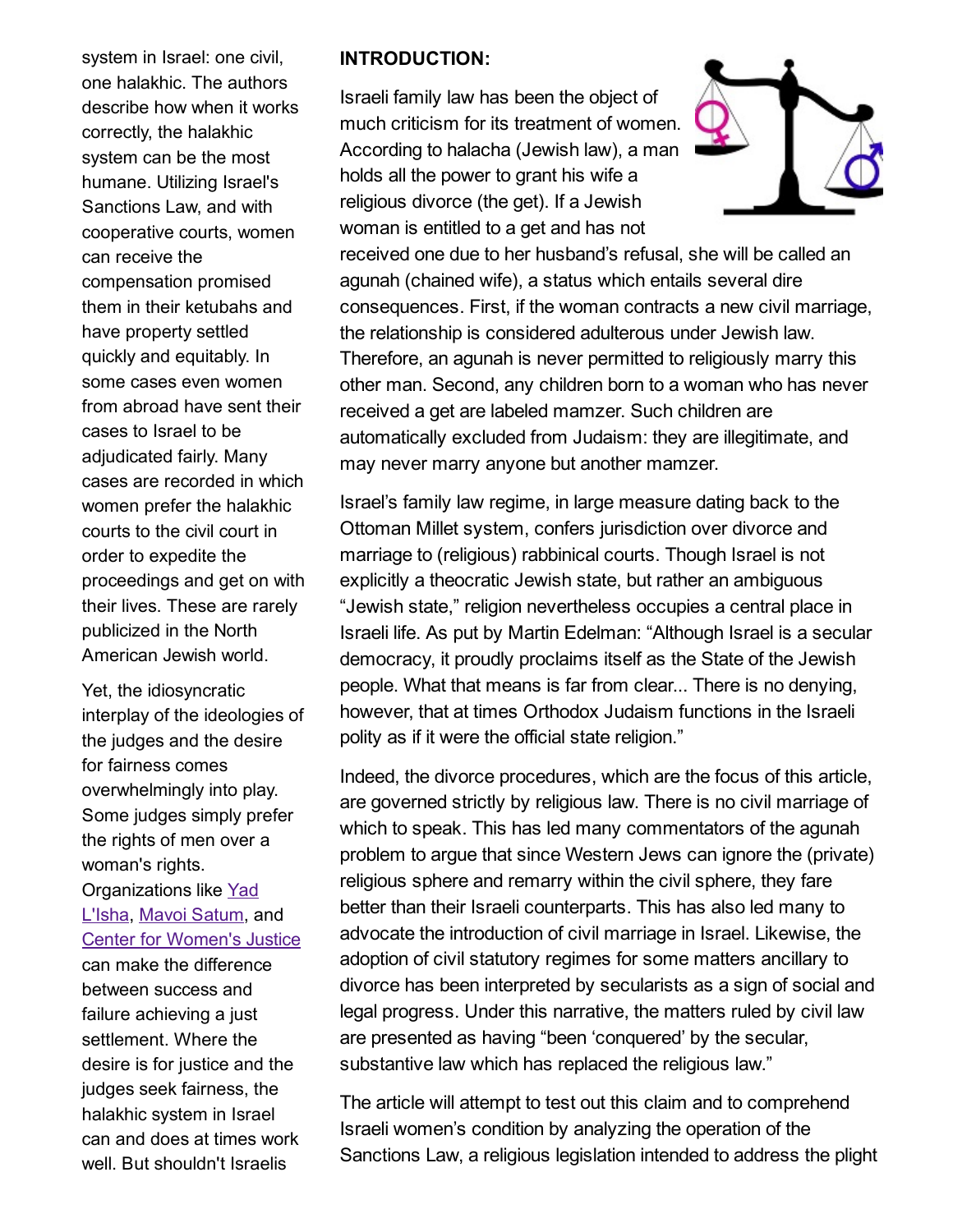have the right to choose which system they prefer: civil or halakhic?

This article opened my eyes to the possibilities within a practical Jewish state in which Jews choose the aspects of Judaism most applicable to their own worldview. Judaism can marry modernity to traditional life, both by modernizing halakhah for the benefit of the community, and by giving choices to individuals about the course they will pursue in their personal lives.

Contrary to the reports I have most often heard, religious courts in Israel can provide men and women with the rights and respect they deserve in these very trying circumstances.

As we see: the agunah problem is resolvable even in modern times, and halakhah can deliver divorce decisions that the parties will accept, with recognition of the rights of both husband and wife, and justice rather than politics combined with the preservation of tradition.

Please let me know what you think when you read the article: [organizers@rrfei.org](mailto:organizers@rrfei.org) or in our Facebook group: Rabbis for [Religious](https://www.facebook.com/groups/132239560451232/) Freedom and Equality in Israel [link].

of the agunah. Through field work and interviews with Israeli Jewish women, this article will attempt to assess the concrete impacts of religious and secular family law on women. Our field work in Israel clearly suggests that religious women's interests are entwined, diffused and recast in manifold unexpected ways across the secular/religious divide, compromising any policy option that tries to exclude one or the other. Hence, the "religious" cannot be depicted as simply reflecting gender oppression. Rather, our interviews outline that women's experiences with both the civil and religious sphere are uneven, ever changing and conditioned by the complexities of intersecting legal orders.

Click HERE for the full [article](http://rrfei.org/wp-content/uploads/2016/03/Secular-Rights-and-Religious-Wrongs-Family-Law-Religion-and-Women-in-Israel-2012.pdf)

# Interesting Psak from Adina Bar Shalom on Kol Isha

Friends,

News of growth and change in the Haredi world comes with gratitude. We sometimes think of that world as monolithic, but, like our own, it is not. While this may be a small change, the following articles do speak to the results of Haredi women getting out into the world and changing the model of the role of women.



Kol tuv, Mark

## Religion Magazine, *en.paperblog.com* (English)

### Click HERE for the full [article](http://rrfei.org/wp-content/uploads/2016/03/Interesting-Psak-from-Adina-Bar-Shalom-on-Kol-Isha-Paperblog.pdf)

Adina Bar Shalom, the famous daughter of Rav Ovadia Yosef, yesterday went on air talking about Haredi women, the now defunct female council of Shas, and most interestingly, I think, of men going to performances with women singing.



Bar Shalom said that regarding the issue of "kol b'isha erva" people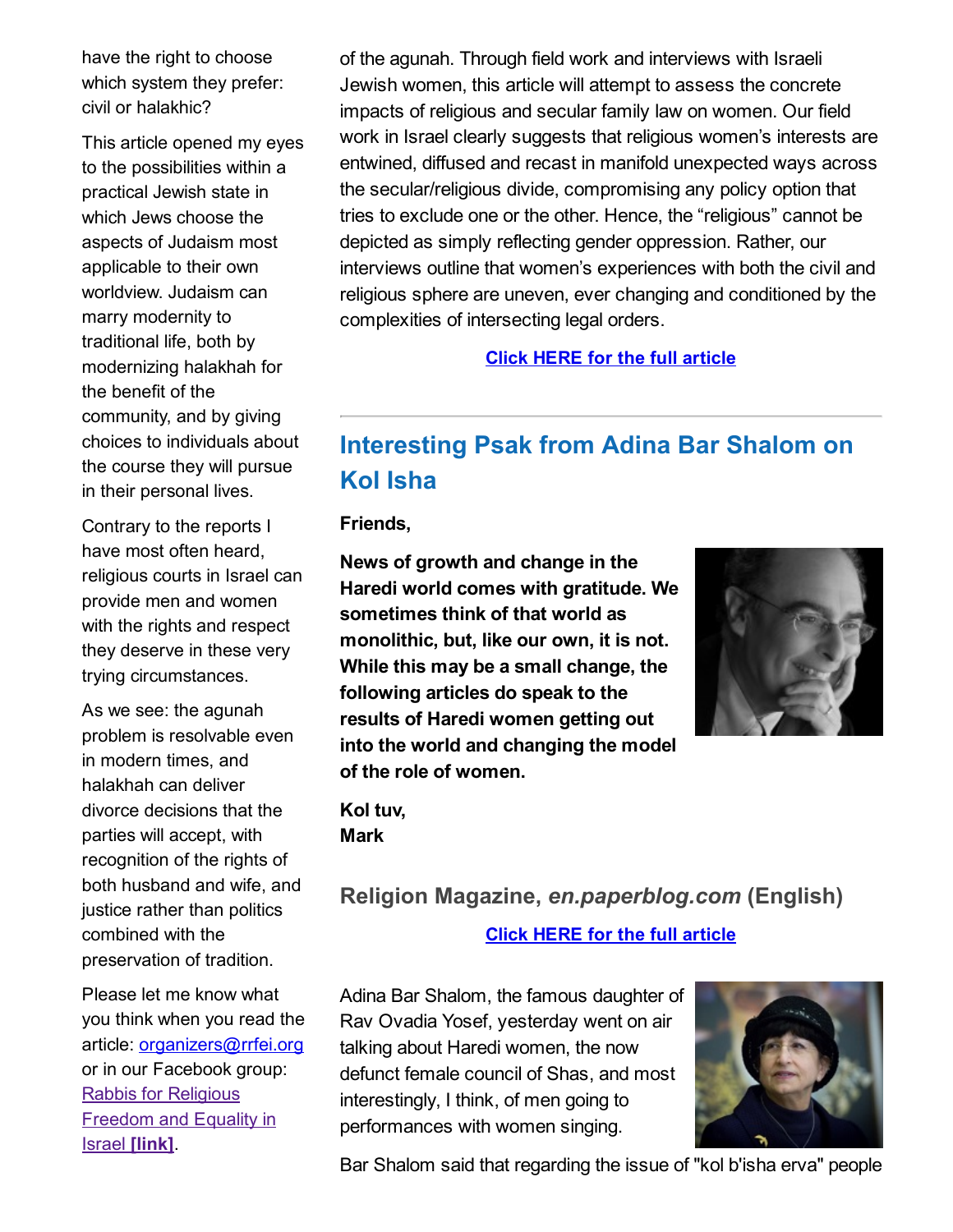Kol tuv,

**Mark** 

[facebook](https://www.facebook.com/groups/132239560451232/) [email](mailto:organizers@rrfei.org)

## **Resources**

- 2016 [Supreme](http://rrfei.org/resources/supreme-court-ruling-on-mikvaot-2016/) Court ruling on mikva'ot
- Western Wall [compromise](http://rrfei.org/resources/western-wall-agreement-2016/) agreement
- Chief Rabbi Lau attacks Bennett over [pluralism](http://rrfei.org/resources/chief-rabbi-lau-slams-minister-bennett-winter-2015/)
- J-REC / AJC [Mission](http://rrfei.org/resources/ajc-j-rec-mission-to-israel-winter-2015/) to Israel
- Giyur [K'halacha](http://rrfei.org/resources/giyur-khalacha-summer-2015/)
- Acts of [violence](http://rrfei.org/resources/acts-of-violence-summer-2015/)
- Kashrut [regulations](http://rrfei.org/resources/kashrut-regulations-for-hotels-spring-2015/) for hotels and event halls

## Contact us

email: [organizers@rrfei.org](mailto:organizers@rrfei.org) Phone (US): 646-334-5636 Phone (Isr): 054-779-1179

## Not yet a member?

Please [register](http://rrfei.org/about/registration/) here »

have gotten very extreme over the years. She explained that a woman cannot get on stage and sing and dance in front of men who are there to see her. But, if she is there singing as part of a choir, as part of an orchestra, then a man can sit and listen to her sing, as long as he is not focusing on her and not watching her in a longing way.

Her statement has caused quite a ruckus. While the opinions are numerous as to what is and is not a problem of "kol isha", she is right that the ultra-Orthodox community has gotten very extreme about it.

It has been pointed out that Bar Shalom's psak is in opposition to her father's psak that was written in his sefer prohibiting kol isha if one even just knows what the woman looks like from having seen a picture. His psak is despite the fact that he himself was famously a fan of the Egyptian female singer **Umm [Kulthum](https://en.wikipedia.org/wiki/Umm_Kulthum)** and would listen regularly to her songs. There is some [debate](http://seforim.blogspot.co.il/2012/02/answers-to-quiz-questions-and-other.html) as to whether or not he later retracted this psak, and there is also some debate whether the original psak was more limited than how it is being made to sound and he was prohibiting it specifically during tefilla (shma and shomeh esrei) or by limiting it specifically for those who would be aroused by the specific singer.

### Uproar over the *psak halakha* of Adina Bar-Shalom, *Srugim* (Hebrew)

Click HERE for the full [article](http://rrfei.org/wp-content/uploads/2016/03/%D7%A1%D7%A2%D7%A8%D7%94-%D7%91%D7%A2%D7%A7%D7%91%D7%95%D7%AA-%D7%A4%D7%A1%D7%A7-%D7%94%D7%9C%D7%9B%D7%94-%D7%A9%D7%9C-%D7%A2%D7%93%D7%99%D7%A0%D7%94-%D7%91%D7%A8-%D7%A9%D7%9C%D7%95%D7%9D.pdf)

בתו של הרב עובדיה יוסף זצ"ל, עדינה בר שלום, התראיינה היום (שלישי) לגל"צ והפתיעה כאשר אמרה כי במהלך השנים היו מי שלקחו לקיצוניות את ההלכה "קול באישה ערווה".

בפתח הראיון לרזי ברקאי ולזמרת יהודית רביץ, שאל המגיש רזי ברקאי את בר שלום: "קול

באישה ערווה?", והיא השיבה: "לא. לקחו את זה לקיצוניות".

בר שלום, המשיכה להסביר את עמדתה בנושא ואמרה כי "אסור לאישה לעמוד על במה ולרקוד ולשיר – הכל יחד, לפני גברים שמרוכזים בה. אבל אם יש תזמורת, ואישה שרה, וגבר יכול לשבת וליהנות משירתה ולא להביט בה בערגה – זה בסדר".

"עדינה, נמלטת מזה בעור שינייך אבל הצלחת לצאת מזה", העיר ברקאי.

בר שלום, המשיכה ואמרה כי "הגבר יכול לשבת באולם, לא להביט בה,